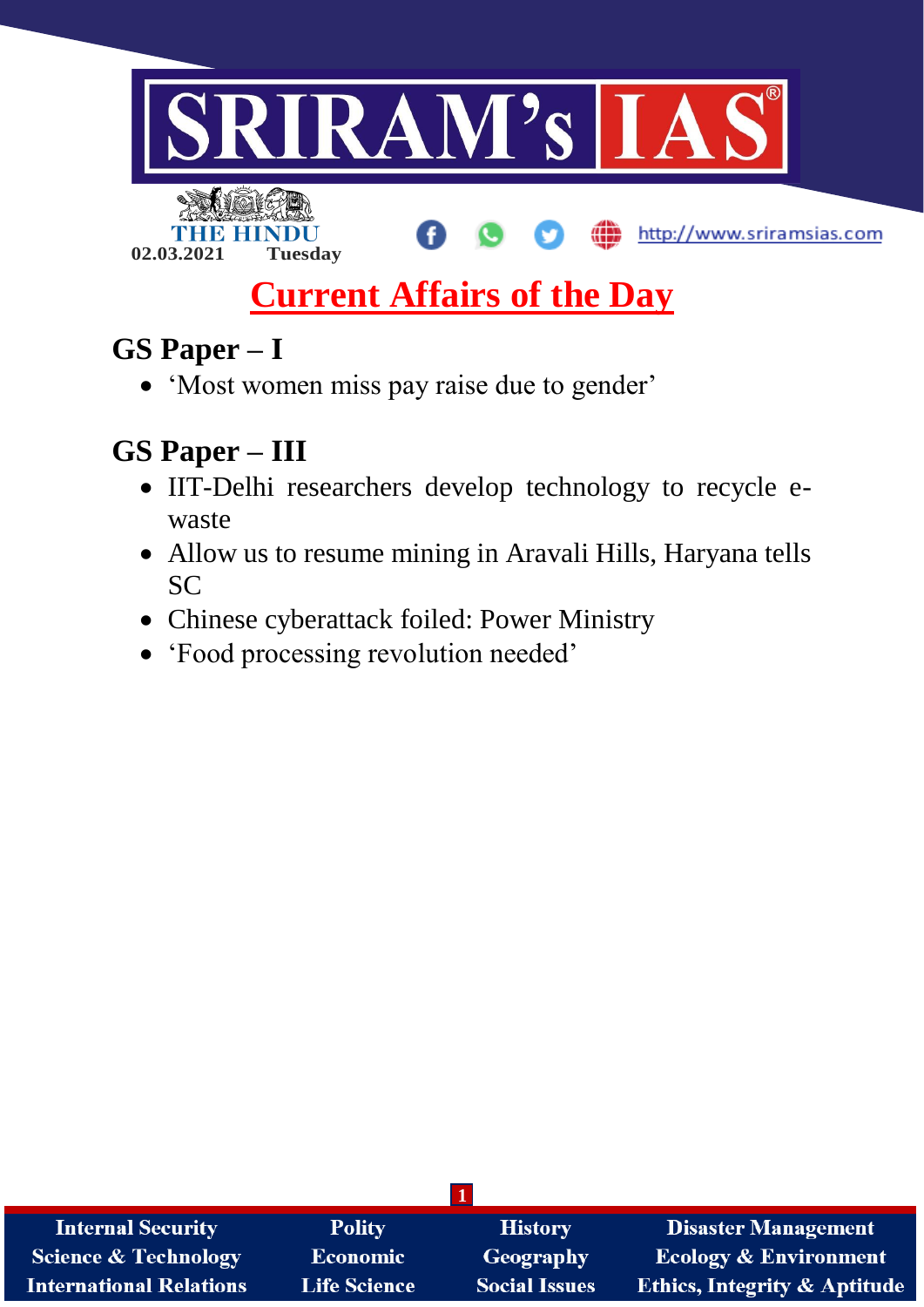

About 85% or four in five working women in India believe they have missed out on a raise, promotion, or work offer because of their gender, according to a new report by LinkedIn.

# **Highlights:**

- 1. As per the 'The Opportunity Index 2021' report, this average stands at 60% for the Asia Pacific (APAC) region. A deeper analysis shows that more women in India have experienced the impact of gender on career development when compared to the APAC region, as per the LinkedIn report.
- 2. While 66% of the people in India feel that gender equality has improved compared to their parents' age, India's working women still contend the strongest gender bias across Asia Pacific countries.

#### **IIT-Delhi researchers develop technology to recycle e-waste**

To deal with one of the fastest-growing waste streams, researchers at the Indian Institute of Technology, Delhi have developed a zero-emission technology to manage and recycle e-waste to wealth, the institute said.

### **Highlights:**

- 1. The research group has adopted a methodology that uses e-waste as an "Urban Mine" for metal recovery and energy production.
- 2. Researchers said using their method, e-waste is shredded and pyrolyzed to yield liquid and gaseous fuels, leaving behind a metal-rich solid fraction.
- 3. On further separation using a novel technique, the leftover solid residue yields a 90-95% pure metal mixture and some carbonaceous materials.
- 4. The carbonaceous material is further converted to aerogel for oil spillage cleaning, dye removal, carbon dioxide capture, and use in supercapacitors.
- 5. The technology is an outcome of a Department of Science and Technology, Government of India, funded project and developed technology that will cater to the need of "Smart Cities," "Swachh Bharat Abhiyan," and "Atmanirbhar Bharat" initiatives of the government, IIT-Delhi said.

| <b>Internal Security</b>        | <b>Polity</b>       | <b>History</b>       | <b>Disaster Management</b>              |
|---------------------------------|---------------------|----------------------|-----------------------------------------|
| <b>Science &amp; Technology</b> | <b>Economic</b>     | Geography            | <b>Ecology &amp; Environment</b>        |
| <b>International Relations</b>  | <b>Life Science</b> | <b>Social Issues</b> | <b>Ethics, Integrity &amp; Aptitude</b> |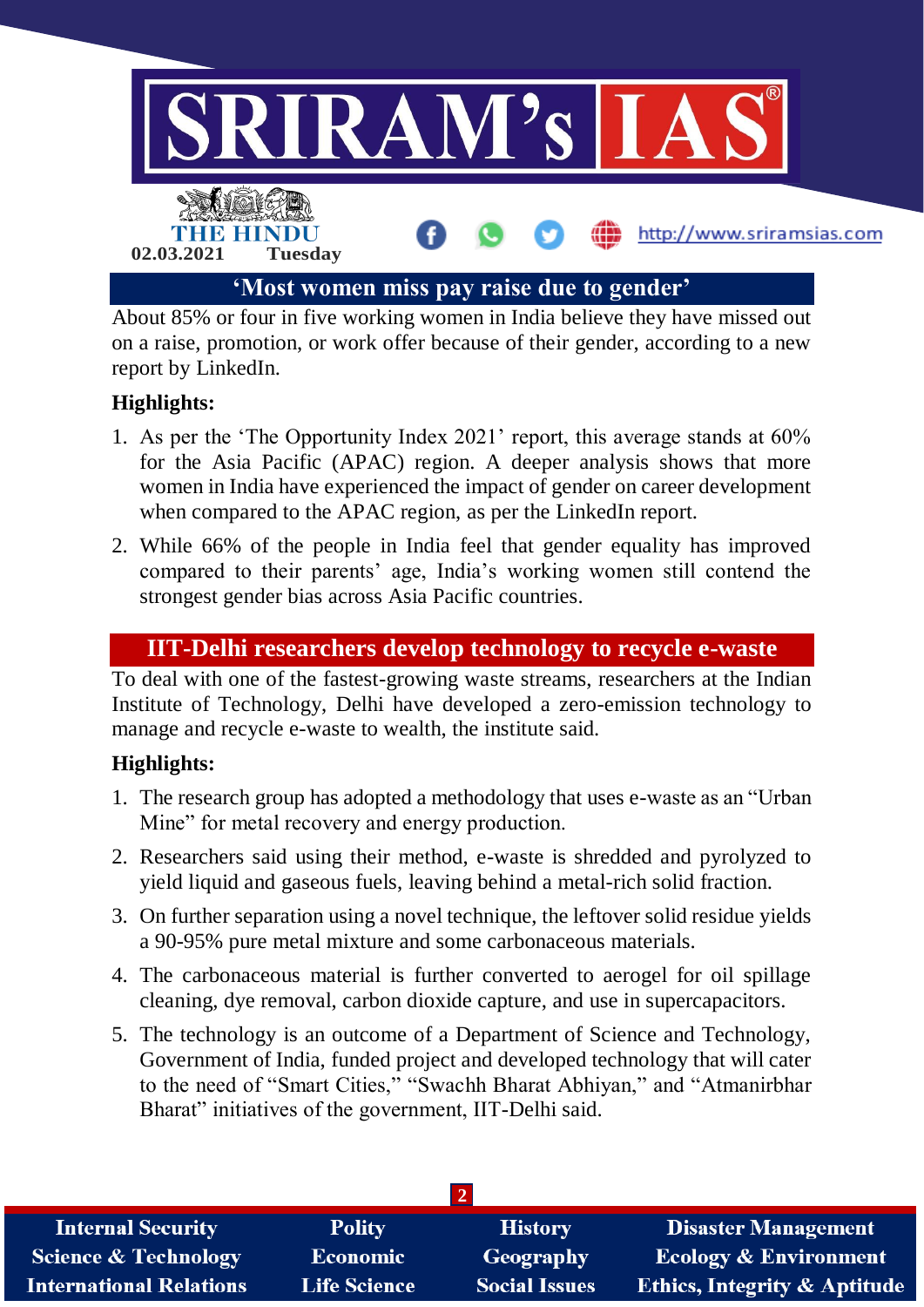

The Haryana government has appealed to the Supreme Court to permit it to resume mining in the Aravali Hills on the grounds that the pandemic had ground the State's economy to a halt. The Supreme Court is slated to hear the petition on Thursday.

# **Highlights:**

- 1. Mining in the region has been banned since 2002 under the Supreme Court orders unless expressly permitted by the Union Environment Ministry. However, mining continued illegally.
- 2. Illegal mining: A 2018 report by a Supreme Court-appointed Central Empowered Committee (CEC) said 25% of the Aravalli range has been lost due to illegal mining in Rajasthan since 1967-68.
- 3. The Aravali Hills spanning Gujarat, Rajasthan, Haryana and Delhi are an ecologically sensitive zone but have for years borne the brunt of quarrying and environmental degradation. The consequences of this mining have been the destruction of aquifers and deforestation.

### **Chinese cyberattack foiled: Power Ministry**

"State-sponsored" Chinese hacker groups targeted various Indian power centres, the Union Power Ministry said on Monday, but added that these groups have been thwarted after government cyber agencies warned it about their activities.

### **Highlights:**

- 1. While the government refused to confirm or deny The New York Times report, based on a U.S. cybersecurity firm's claim that the Mumbai power outage in October 2020 was part of a coordinated cyberattack by China, it said it has suffered "no data breach".
- 2. There is no impact on any of the functionalities carried out by the Power Sector Operations Corporation (POSOCO) due to the referred threat. No data breach/data loss has been detected due to these incidents," the Ministry said in a statement.
- 3. "Prompt actions are being taken by the Chief Information Security Officers at all these control centres under operation by POSOCO for any incident/advisory received from various agencies," it added.

| <b>Internal Security</b>        | <b>Polity</b>       | <b>History</b>       | <b>Disaster Management</b>              |
|---------------------------------|---------------------|----------------------|-----------------------------------------|
| <b>Science &amp; Technology</b> | <b>Economic</b>     | Geography            | <b>Ecology &amp; Environment</b>        |
| <b>International Relations</b>  | <b>Life Science</b> | <b>Social Issues</b> | <b>Ethics, Integrity &amp; Aptitude</b> |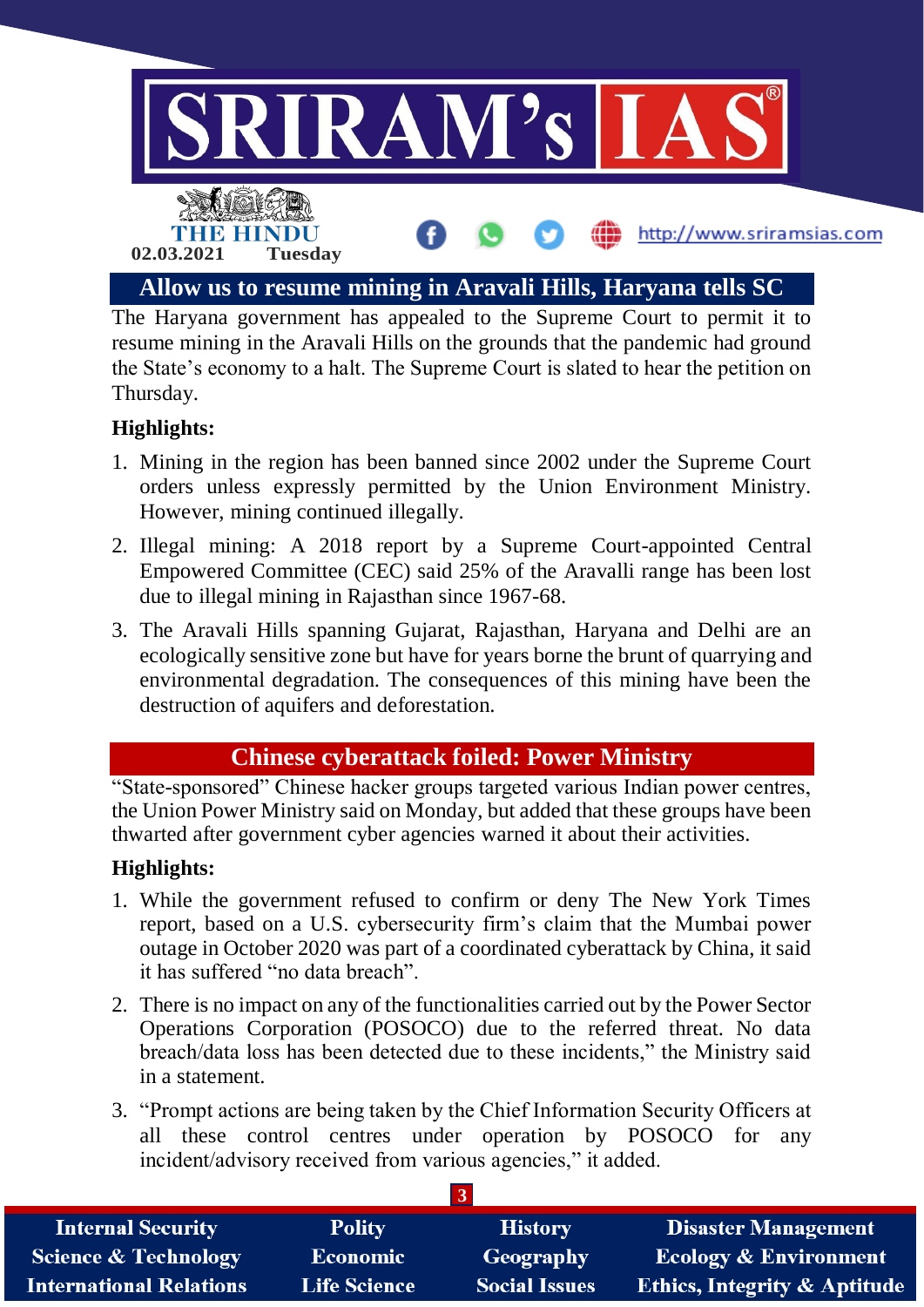

#### **Red Echo and Malware "ShadowPad"**

Specifically naming the Chinese group **"Red Echo"**, which has been identified in the U.S. company Recorded Future's report as responsible for the Mumbai outage, officials said they had been warned by the Ministry of Electronics and Information Technology's (MeitY's) Cyber Emergency Response Team (India) (CERT-in) about the threat from a malware called **"ShadowPad"** in November 2020, and by the NTRO's National Critical Information Infrastructure Protection Centre (NCIIPC) in February 2021, of the threats, weeks before the Recorded Future report was released.

#### **Vigilant National Critical Information Infrastructure Protection Centre (NCIIPC)**

NCIIPC informed [Power Ministry] through a mail dated 12th February 2021 about the threat by Red Echo through malware called Shadow Pad. It stated that the Chinese state-sponsored threat Actor group known as Red Echo is targeting the Indian Power sector's Regional Load Dispatch Centres (RLDCs) along with State Load Dispatch Centres (SLDCs).

#### **Background:**

National Critical Information Infrastructure Protection Centre (NCIIPC) is an organisation of the Government of India created under Sec 70A of the Information Technology Act, 2000 (amended 2008), through a gazette notification on 16 January 2014. Based in New Delhi, India, it is designated as the National Nodal Agency in respect of Critical Information Infrastructure Protection. It is a unit of the National Technical Research Organisation (NTRO).

### **'Food processing revolution needed'**

The time has come to increase the private sector participation in all areas of agricultural research and development as well as in the food processing space, according to Prime Minister Narendra Modi. Addressing a webinar on Monday on budget announcements for the farm sector, he said a food processing revolution was now overdue for several decades.

#### **Highlights:**

1. In the 21st century, in a time of increasing agricultural production, India needs a post-harvest food processing revolution, with a focus on value addition. It

| <b>Internal Security</b>        | <b>Polity</b>       | <b>History</b>       | <b>Disaster Management</b>              |
|---------------------------------|---------------------|----------------------|-----------------------------------------|
| <b>Science &amp; Technology</b> | <b>Economic</b>     | Geography            | <b>Ecology &amp; Environment</b>        |
| <b>International Relations</b>  | <b>Life Science</b> | <b>Social Issues</b> | <b>Ethics, Integrity &amp; Aptitude</b> |